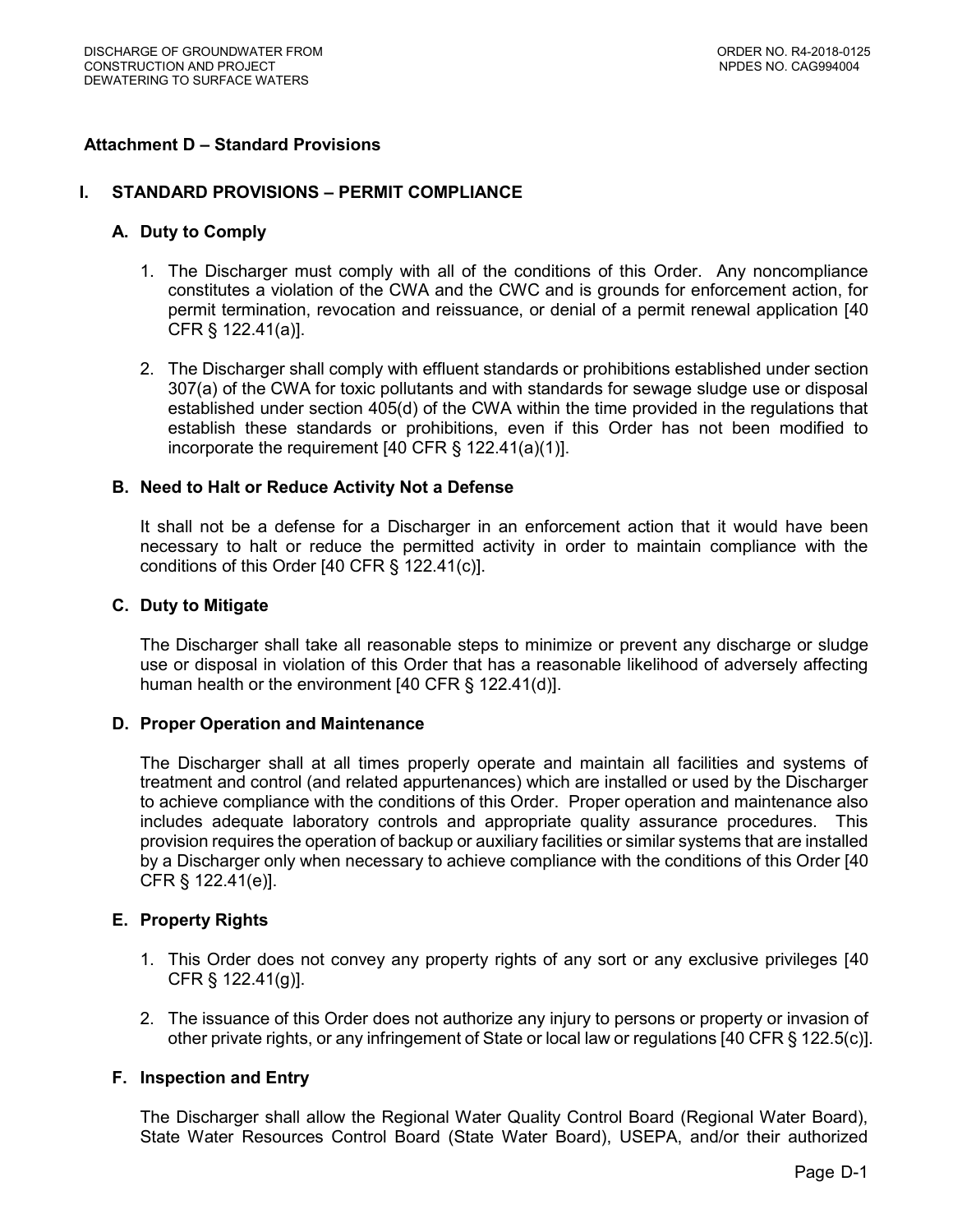representatives (including an authorized contractor acting as their representative), upon the presentation of credentials and other documents, as may be required by law, to [40 CFR § 122.41(i)] [CWC 13383(c)]:

- 1. Enter upon the Discharger's premises where a regulated facility or activity is located or conducted, or where records are kept under the conditions of this Order [40 CFR § 122.41(i)(1)];
- 2. Have access to and copy, at reasonable times, any records that must be kept under the conditions of this Order [40 CFR § 122.41(i)(2)];
- 3. Inspect and photograph, at reasonable times, any facilities, equipment (including monitoring and control equipment), practices, or operations regulated or required under this Order [40 CFR § 122.41(i)(3)];
- 4. Sample or monitor, at reasonable times, for the purposes of assuring Order compliance or as otherwise authorized by the CWA or the CWC, any substances or parameters at any location [40 CFR § 122.41(i)(4)].

# **G. Bypass**

- 1. Definitions
	- a. "Bypass" means the intentional diversion of waste streams from any portion of a treatment facility [40 CFR § 122.41(m)(1)(i)].
	- b. "Severe property damage" means substantial physical damage to property, damage to the treatment facilities, which causes them to become inoperable, or substantial and permanent loss of natural resources that can reasonably be expected to occur in the absence of a bypass. Severe property damage does not mean economic loss caused by delays in production [40 CFR § 122.41(m)(1)(ii)].
- 2. Bypass not exceeding limitations The Discharger may allow any bypass to occur which does not cause exceedances of effluent limitations, but only if it is for essential maintenance to assure efficient operation. These bypasses are not subject to the provisions listed in Standard Provisions – Permit Compliance I.G.3 and I.G.5 below [40 CFR § 122.41(m)(2)].
- 3. Prohibition of bypass Bypass is prohibited, and the Regional Water Board may take enforcement action against a Discharger for bypass, unless [40 CFR § 122.41(m)(4)(i)]:
	- a. Bypass was unavoidable to prevent loss of life, personal injury, or severe property damage [40 CFR § 122.41(m)(4)(A)];
	- b. There were no feasible alternatives to the bypass, such as the use of auxiliary treatment facilities, retention of untreated wastes, or maintenance during normal periods of equipment downtime. This condition is not satisfied if adequate back-up equipment should have been installed in the exercise of reasonable engineering judgment to prevent a bypass that occurred during normal periods of equipment downtime or preventive maintenance [40 CFR § 122.41(m)(4)(B)]; and
	- c. The Discharger submitted notice to the Regional Water Board as required under Standard Provision – Permit Compliance I.G.5 below [40 CFR § 122.41(m)(4)(C)].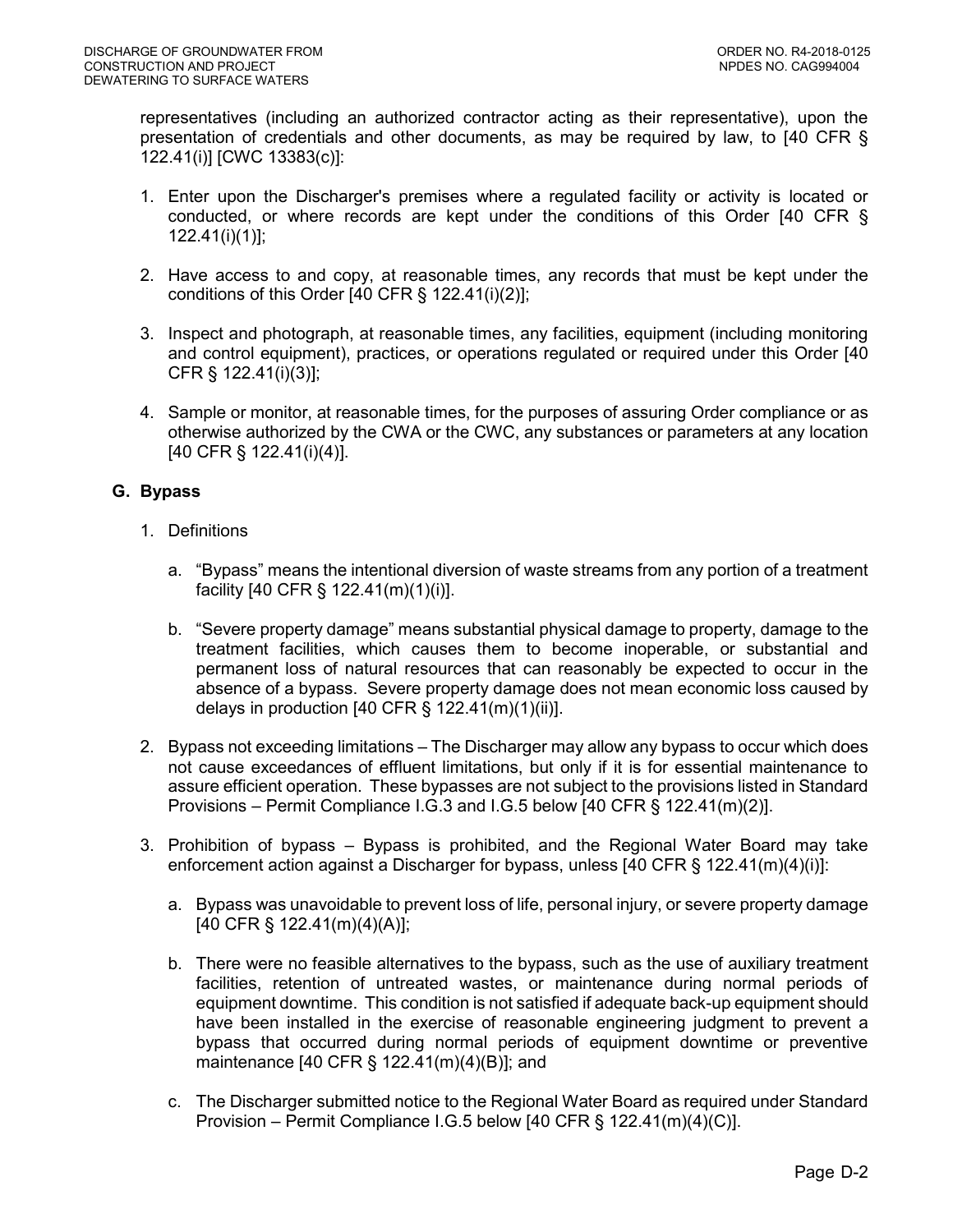- 4. The Regional Water Board may approve an anticipated bypass, after considering its adverse effects, if the Regional Water Board determines that it will meet the three conditions listed in Standard Provisions – Permit Compliance I.G.3 above [40 CFR § 122.41(m)(4)(ii)].
- 5. Notice
	- a. Anticipated bypass. If the Discharger knows in advance of the need for a bypass, it shall submit a notice, if possible at least 10 days before the date of the bypass [40 CFR § 122.41(m)(3)(i)].
	- b. Unanticipated bypass. The Discharger shall submit notice of an unanticipated bypass as required in Standard Provisions - Reporting V.E below [40 CFR § 122.41(m)(3)(ii)].

#### **H. Upset**

 Upset means an exceptional incident in which there is unintentional and temporary noncompliance with technology based permit effluent limitations because of factors beyond the reasonable control of the permittee. An upset does not include noncompliance to the extent caused by operational error, improperly designed treatment facilities, inadequate treatment facilities, lack of preventive maintenance, or careless or improper operation [40 CFR § 122.41(n)(1)].

- 1. Effect of an upset. An upset constitutes an affirmative defense to an action brought for noncompliance with such technology based permit effluent limitations if the requirements of paragraph H.2 of this section are met. No determination made during administrative review of claims that noncompliance was caused by upset, and before an action for noncompliance, is final administrative action subject to judicial review [40 CFR § 122.41(n)(2)].
- 2. Conditions necessary for a demonstration of upset. A Discharger who wishes to establish the affirmative defense of upset shall demonstrate, through properly signed, contemporaneous operating logs or other relevant evidence that [40 CFR § 122.41(n)(3)]:
	- a. An upset occurred and that the Discharger can identify the cause(s) of the upset [40 CFR § 122.41(n)(3)(i)];
	- b. The permitted facility was, at the time, being properly operated [40 CFR § 122.41(n)(3)(i)];
	- c. The Discharger submitted notice of the upset as required in Standard Provisions Reporting V.E.2.b [40 CFR § 122.41(n)(3)(iii)]; and
	- required Standard Provisions – Permit Compliance I.C above [40 CFR § 122.41(n)(3)(iv)]. d. The Discharger complied with any remedial measures required under
- 3. Burden of proof. In any enforcement proceeding, the Discharger seeking to establish the occurrence of an upset has the burden of proof [40 CFR § 122.41(n)(4)].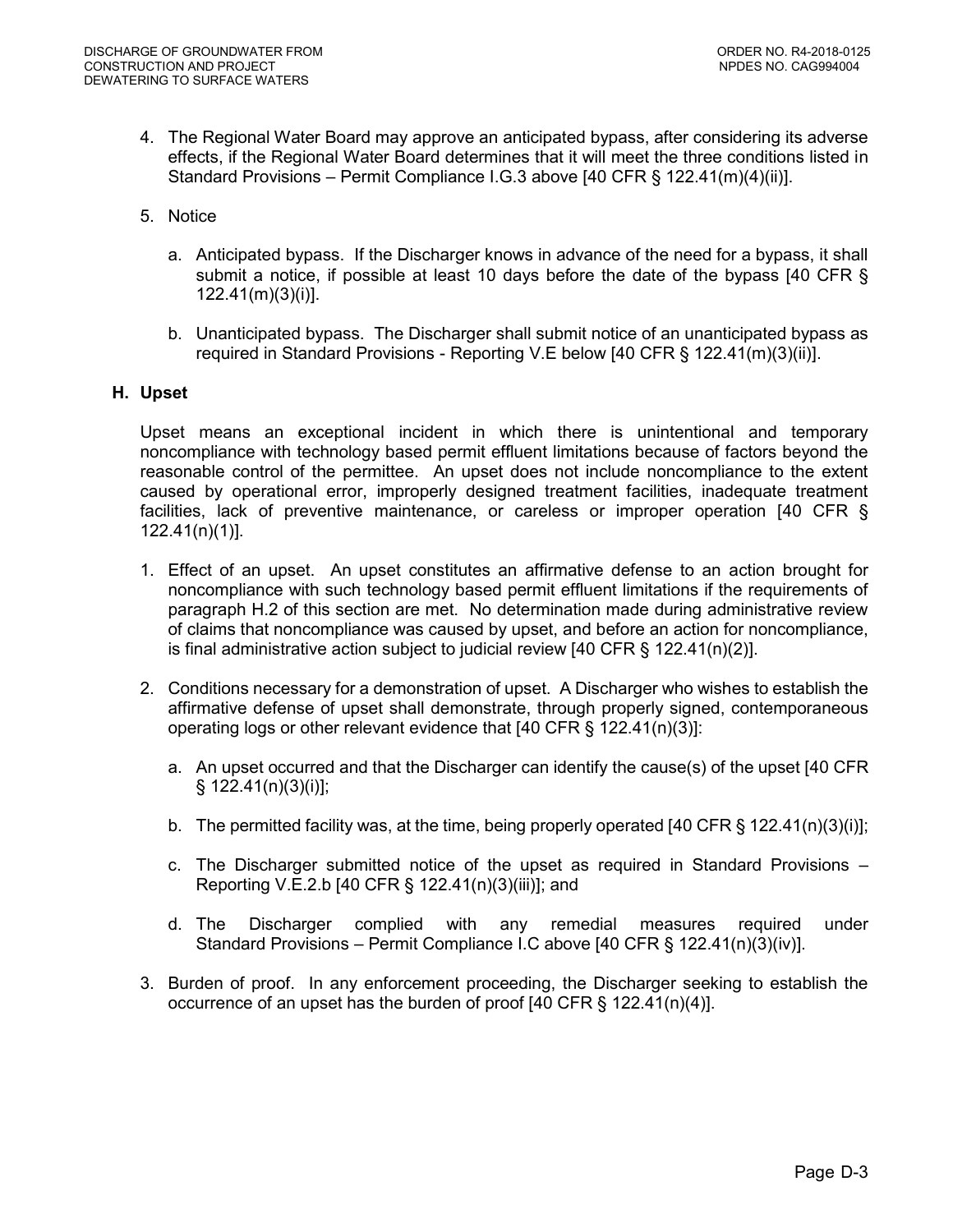## **II. STANDARD PROVISIONS – PERMIT ACTION**

### **A. General**

 This Order may be modified, revoked and reissued, or terminated for cause. The filing of a request by the Discharger for modification, revocation and reissuance, or termination, or a notification of planned changes or anticipated noncompliance does not stay any Order condition [40 CFR § 122.41(f)].

### **B. Duty to Reapply**

 If the Discharger wishes to continue an activity regulated by this Order after the expiration date of this Order, the Discharger must apply for and obtain a new permit [40 CFR § 122.41(b)].

#### **C. Transfers**

 This Order is not transferable to any person except after notice to the Regional Water Board. The Regional Water Board may require modification or revocation and reissuance of the Order to change the name of the Discharger and incorporate such other requirements as may be necessary under the CWA and the CWC [40 CFR § 122.41(l)(3)] [40 CFR § 122.61].

## **III. STANDARD PROVISIONS – MONITORING**

- **A.** Samples and measurements taken for the purpose of monitoring shall be representative of the monitored activity [40 CFR § 122.41(j)(1)].
- **B**. Monitoring must be conducted according to test procedures approved under 40 CFR part 136 for the analyses of pollutants unless another method is required under 40 CFR subchapters N or O. Monitoring must be conducted according to sufficiently sensitive test methods approved under 40 CFR part 136 for the analysis of pollutants or pollutant parameters or as required under 40 CFR chapter 1, subchapter N or O. For the purposes of this paragraph, a method is sufficiently sensitive when:
	- 1. The method minimum level (ML) is at or below the level of the most stringent effluent limitation established in the permit for the measured pollutant or pollutant parameter, and either the method ML is at or below the level of the most stringent applicable water quality criterion for the measured pollutant or pollutant parameter or the method ML is above the applicable water quality criterion but the amount of the pollutant or pollutant parameter in the facility's discharge is high enough that the method detects and quantifies the level of the pollutant or pollutant parameter in the discharge; or
	- 2. For situations in which none of the EPA-approved methods for a pollutant can achieve the MLs necessary to assess reasonable potential or to monitor compliance with a permit limit, the method that has the lowest ML of the analytical methods approved under 40 CFR part 136 or required under 40 CFR chapter 1, subchapter N or O for the measured pollutant or pollutant parameter, shall be used.

 40 CFR. part 136 or otherwise required under 40 CFR chapter 1, subchapters N or O, monitoring must be conducted according to a test procedure specified in this Order for such pollutants or pollutant parameters. (40 C.F.R. §§ 122.21(e)(3),122.41(j)(4), 122.44(i)(1)(iv).) In the case of pollutants or pollutant parameters for which there are no approved methods under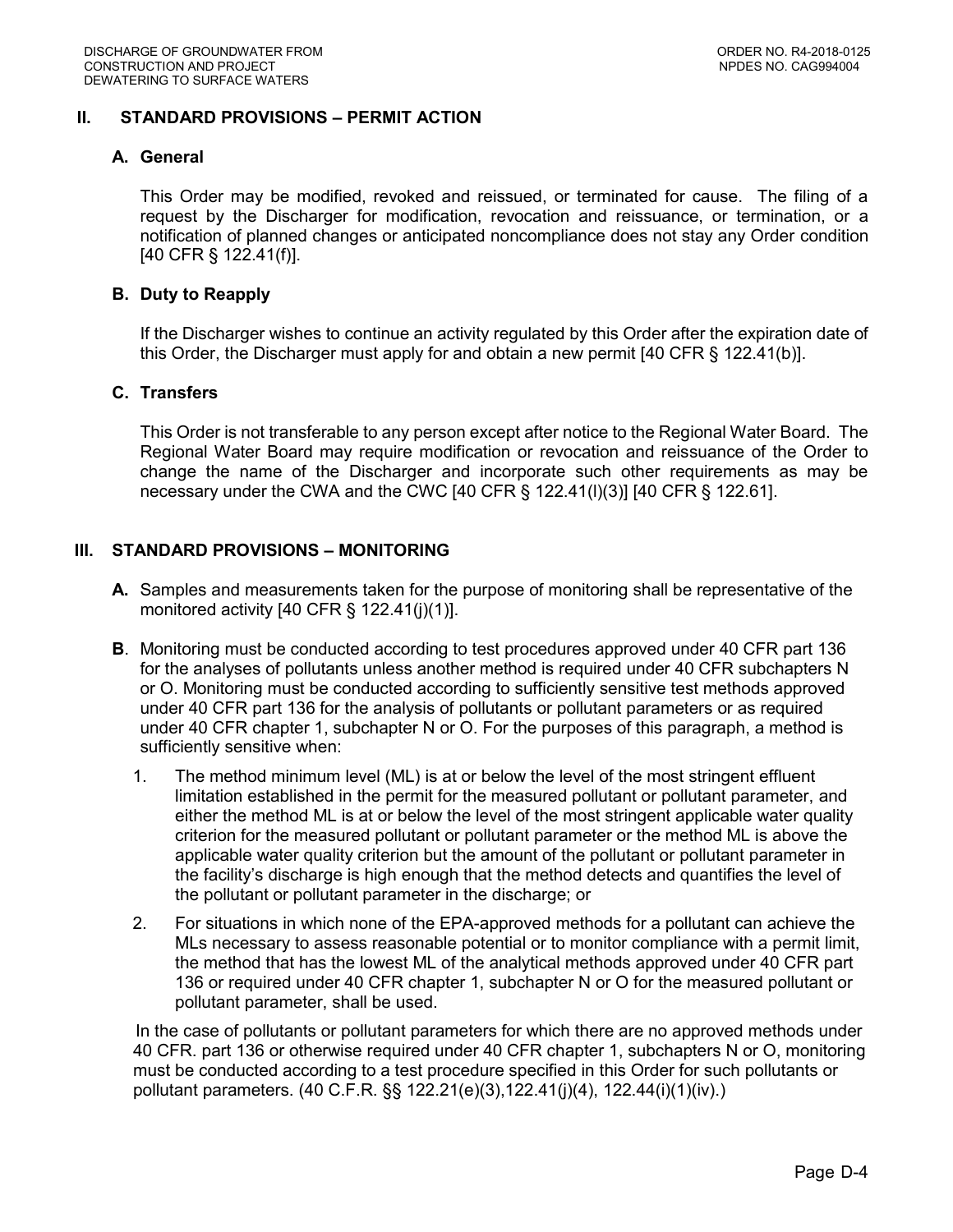# **IV. STANDARD PROVISIONS – RECORDS**

 **A.** Except for records of monitoring information required by this Order related to the Discharger's sewage sludge use and disposal activities, which shall be retained for a period of at least five years (or longer as required by 40 CFR Part 503), the Discharger shall retain records of all monitoring information, including all calibration and maintenance records and all original strip chart recordings for continuous monitoring instrumentation, copies of all reports required by this Order, and records of all data used to complete the application for this Order, for a period of at least three (3) years from the date of the sample, measurement, report or application. This period may be extended by request of the Regional Water Board Executive Officer at any time [40 CFR § 122.41(j)(2)].

# **B. Records of monitoring information shall include:**

- 1. The date, exact place, and time of sampling or measurements [40 CFR § 122.41(j)(3)(i)];
- 2. The individual(s) who performed the sampling or measurements [40 CFR § 122.41(j)(3)(ii)];
- 3. The date(s) analyses were performed [40 CFR § 122.41(j)(3)(iii)];
- 4. The individual(s) who performed the analyses [40 CFR § 122.41(j)(3)(iv)];
- 5. The analytical techniques or methods used [40 CFR § 122.41(j)(3)(v)]; and
- 6. The results of such analyses [40 CFR § 122.41(j)(3)(vi)].

# **C. Claims of confidentiality for the following information will be denied [40 CFR § 122.7(b)]:**

- 1. The name and address of any permit applicant or Discharger [40 CFR § 122.7(b)(1)]; and
- 2. Permit applications and attachments, permits and effluent data [40 CFR § 122.7(b)(2)].

## **V. STANDARD PROVISIONS – REPORTING**

## **A. Duty to Provide Information**

 The Discharger shall furnish to the Regional Water Board, State Water Board, or USEPA within a reasonable time, any information which the Regional Water Board, State Water Board, or USEPA may request to determine whether cause exists for modifying, revoking and reissuing, or terminating this Order or to determine compliance with this Order. Upon request, the Discharger shall also furnish to the Regional Water Board, State Water Board, or USEPA copies of records required to be kept by this Order [40 CFR § 122.41(h)] [CWC 13267].

### **B. Signatory and Certification Requirements**

- 1. All applications, reports, or information submitted to the Regional Water Board, State Water Board, and/or USEPA shall be signed and certified in accordance with paragraph (2.) and (3.) of this provision [40 CFR § 122.41(k)].
- 2. All permit applications shall be signed as follows: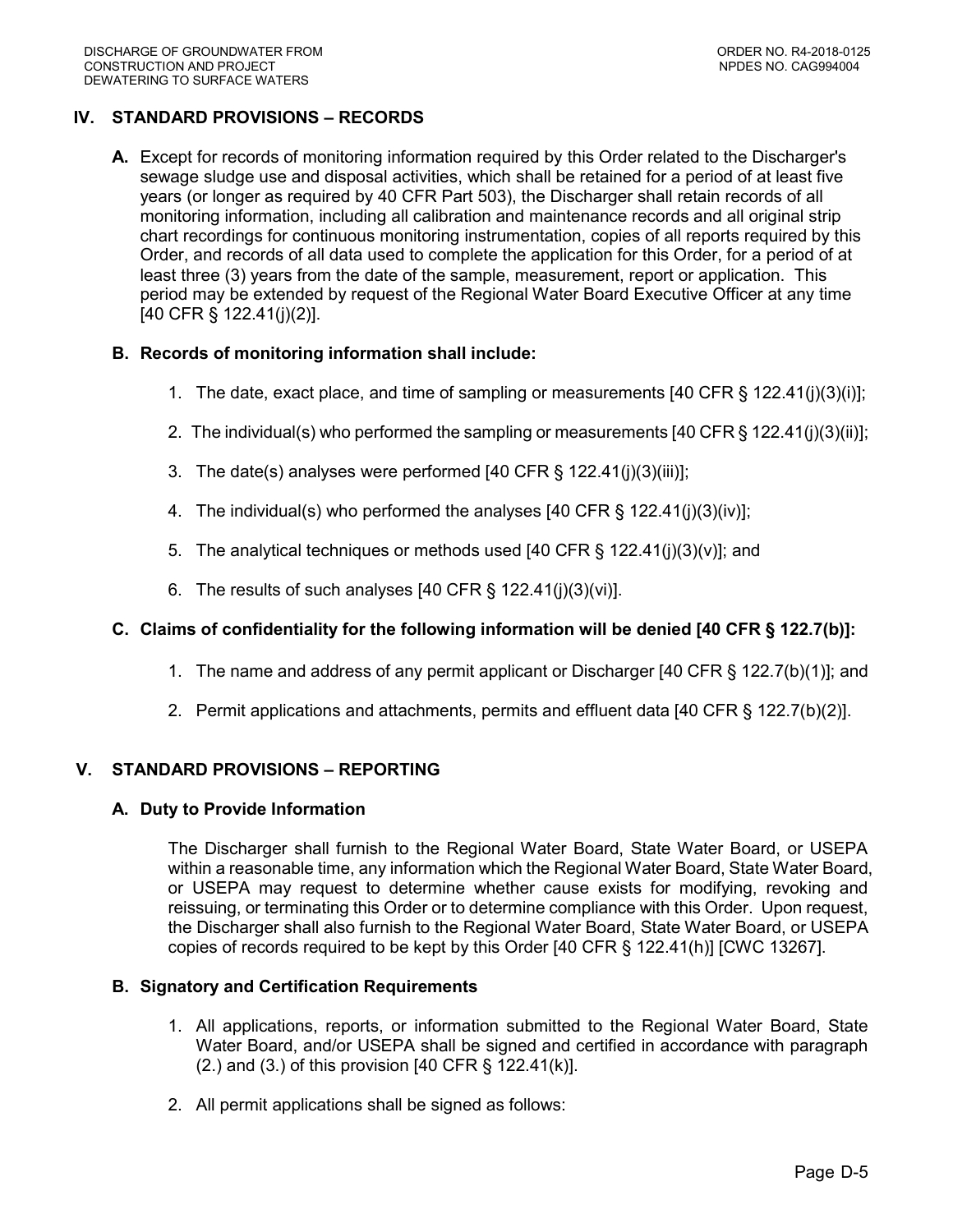- a. For a corporation: By a responsible corporate officer. For the purpose of this section, a responsible corporate officer means: (i) A president, secretary, treasurer, or vice- president of the corporation in charge of a principal business function, or any other person who performs similar policy- or decision-making functions for the corporation, or (ii) the manager of one or more manufacturing, production, or operating facilities, provided, the manager is authorized to make management decisions which govern the operation of the regulated facility including having the explicit or implicit duty of making major capital investment recommendations, and initiating and directing other environmental laws and regulations; the manager can ensure that the necessary systems are established or actions taken to gather complete and accurate information for permit application requirements; and where authority to sign documents has been assigned or delegated to the manager in accordance with corporate procedures [40 comprehensive measures to assure long term environmental compliance with CFR § 122.22(a)(1)];
- b. For a partnership or sole proprietorship: by a general partner or the proprietor, respectively [40 CFR § 122.22(a)(2)]; or
- c. For a municipality, State, federal, or other public agency: by either a principal executive officer or ranking elected official. For purposes of this provision, a principal executive officer of a federal agency includes: (i) the chief executive officer of the agency, or (ii) a senior executive officer having responsibility for the overall operations of a principal geographic unit of the agency (e.g., Regional Administrators of USEPA) [40 CFR § 122.22(a)(3)].
- 3. All reports required by this Order and other information requested by the Regional Water Board, State Water Board, or USEPA shall be signed by a person described in paragraph (b) of this provision, or by a duly authorized representative of that person. A person is a duly authorized representative only if:
	- a. The authorization is made in writing by a person described in paragraph (2.) of this provision [40 CFR § 122.22(b)(1)];
	- b. The authorization specified either an individual or a position having responsibility for the overall operation of the regulated facility or activity such as the position of plant manager, operator of a well or a well field, superintendent, position of equivalent responsibility, or an individual or position having overall responsibility for environmental matters for the company (a duly authorized representative may thus be either a named individual or any individual occupying a named position) [40 CFR § 122.22(b)(2)]; and
	- c. The written authorization is submitted to the Regional Water Board, State Water Board, or USEPA [40 CFR § 122.22(b)(3)].
- 4. If an authorization under paragraph (3.) of this provision is no longer accurate because a different individual or position has responsibility for the overall operation of the Facility, a new authorization satisfying the requirements of paragraph (3.) of this provision must be submitted to the Regional Water Board, State Water Board or USEPA prior to or together with any reports, information, or applications, to be signed by an authorized representative [40 CFR § 122.22(c)].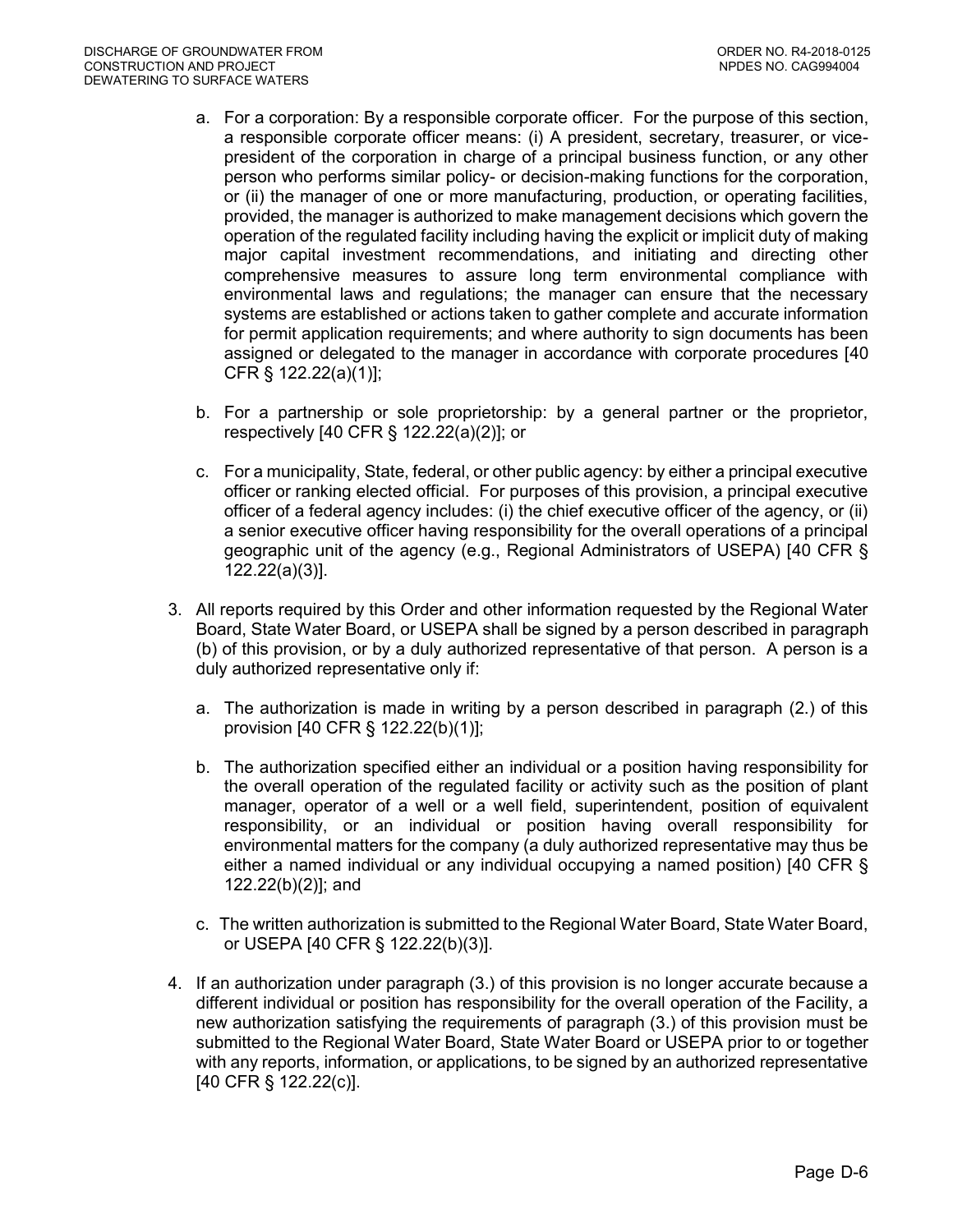5. Any person signing a document under paragraph (2.) or (3.) of this provision shall make the following certification:

 "I certify under penalty of law that this document and all attachments were prepared under my direction or supervision in accordance with a system designed to assure that qualified personnel properly gather and evaluate the information submitted. Based on my inquiry of the person or persons who manage the system or those persons directly responsible for gathering the information, the information submitted is, to the best of my knowledge and belief, true, accurate, and complete. I am aware that there are significant penalties for submitting false information, including the possibility of fine and imprisonment for knowing violations" [40 CFR § 122.22(d)].

## **C. Monitoring Reports**

- 1. Monitoring results shall be reported at the intervals specified in the Monitoring and Reporting Program in this Order [40 CFR § 122.41(l)(4)].
- 2. Monitoring results must be reported on a Discharge Monitoring Report (DMR) form or forms provided or specified by the Regional Water Board or State Water Board for reporting results of monitoring of sludge use or disposal practices [40 CFR §  $122.41(l)(4)(i)$ ].
- 122.41(l)(4)(i)]. 3. If the Discharger monitors any pollutant more frequently than required by this Order using test procedures approved under 40 CFR Part 136 or, in the case of sludge use or disposal, approved under 40 CFR Part 136 unless otherwise specified in 40 CFR Part 503, or as specified in this Order, the results of this monitoring shall be included in the calculation and reporting of the data submitted in the DMR or sludge reporting form specified by the Regional Water Board [40 CFR § 122.41(l)(4)(ii)].
- 4. Calculations for all limitations, which require averaging of measurements, shall utilize an arithmetic mean unless otherwise specified in this Order [40 CFR § 122.41(l)(4)(iii)].

## **D. Compliance Schedules**

 Reports of compliance or noncompliance with, or any progress reports on, interim and final requirements contained in any compliance schedule of this Order, shall be submitted no later than 14 days following each schedule date [40 CFR § 122.41(l)(5)].

## **E. Twenty-Four Hour Reporting**

- 1. The Discharger shall report any noncompliance that may endanger health or the environment. Any information shall be provided orally within 24 hours from the time the Discharger becomes aware of the circumstances. A written submission shall also be provided within five (5) days of the time the Discharger becomes aware of the circumstances. The written submission shall contain a description of the noncompliance and its cause; the period of noncompliance, including exact dates and times, and if the noncompliance has not been corrected, the anticipated time it is expected to continue; and steps taken or planned to reduce, eliminate, and prevent reoccurrence of the noncompliance [40 CFR § 122.41(l)(6)(i)].
- 2. The following shall be included as information that must be reported within 24 hours under this paragraph [40 CFR § 122.41(l)(6)(ii)]: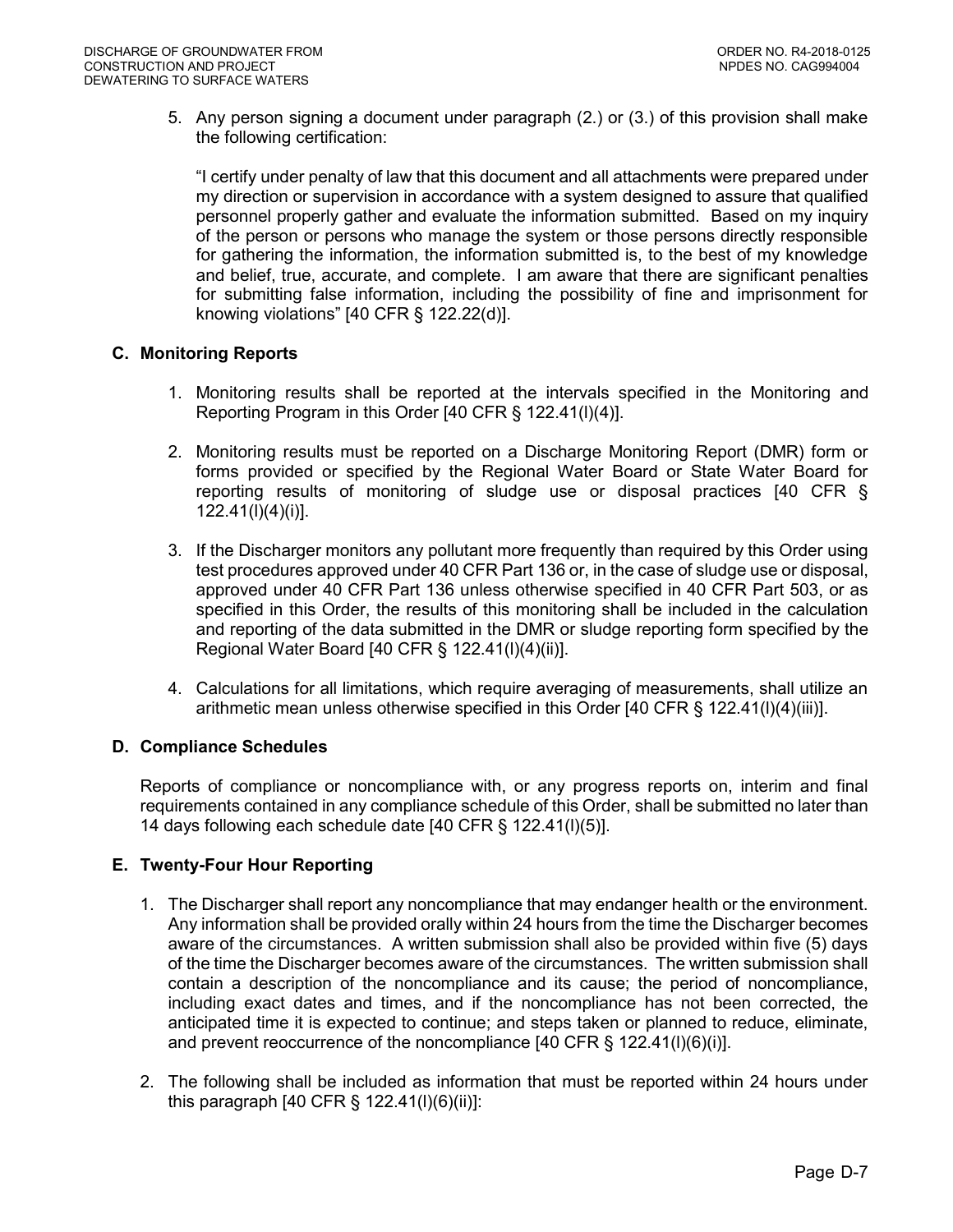- a. Any unanticipated bypass that exceeds any effluent limitation in this Order [40 CFR § 122.41(l)(6)(ii)(A)].
- b. Any upset that exceeds any effluent limitation in this Order [40 CFR § 122.41(l)(6)(ii)(B)].
- c. Violation of a maximum daily discharge limitation for any of the pollutants listed in this Order to be reported within 24 hours [40 CFR § 122.41(l)(6)(ii)(C)].
- 3. The Regional Water Board may waive the above-required written report under this provision on a case-by-case basis if an oral report has been received within 24 hours [40 CFR § 122.41(l)(6)(iii)].

## **F. Planned Changes**

 The Discharger shall give notice to the Regional Water Board as soon as possible of any planned physical alterations or additions to the permitted facility. Notice is required under this provision only when [40 CFR § 122.41(l)(1)]:

- 1. The alteration or addition to a permitted facility may meet one of the criteria for determining whether a facility is a new source in 40 CFR § 122.29(b) [40 CFR § 122.41(l)(1)(i)]; or
- 2. The alteration or addition could significantly change the nature or increase the quantity of pollutants discharged. This notification applies to pollutants which are subject neither to effluent limitations in this Order nor to notification requirements under 40 CFR Part 122.42(a)(1) (see Additional Provisions—Notification Levels VII.A.1) [40 CFR § 122.41(l)(1)(ii)].
- 3. The alteration or addition results in a significant change in the Discharger's sludge use or disposal practices, and such alteration, addition, or change may justify the application of permit conditions that are different from or absent in the existing permit, including notification of additional use or disposal sites not reported during the permit application process or not reported pursuant to an approved land application plan [40 CFR § 122.41(l)(1)(iii)].

#### **G. Anticipated Noncompliance**

 The Discharger shall give advance notice to the Regional Water Board or State Water Board of any planned changes in the permitted facility or activity that may result in noncompliance with General Order requirements [40 CFR § 122.41(l)(2)].

#### **H. Other Noncompliance**

 The Discharger shall report all instances of noncompliance not reported under Standard Provisions – Reporting E.3, E.4, and E.5 at the time monitoring reports are submitted. The reports shall contain the information listed in Standard Provision – Reporting V.E [40 CFR § 122.41(l)(7)].

#### **I. Other Information**

 When the Discharger becomes aware that it failed to submit any relevant facts in a permit application, or submitted incorrect information in a permit application or in any report to the Regional Water Board, State Water Board, or USEPA, the Discharger shall promptly submit such facts or information [40 CFR § 122.41(l)(8)].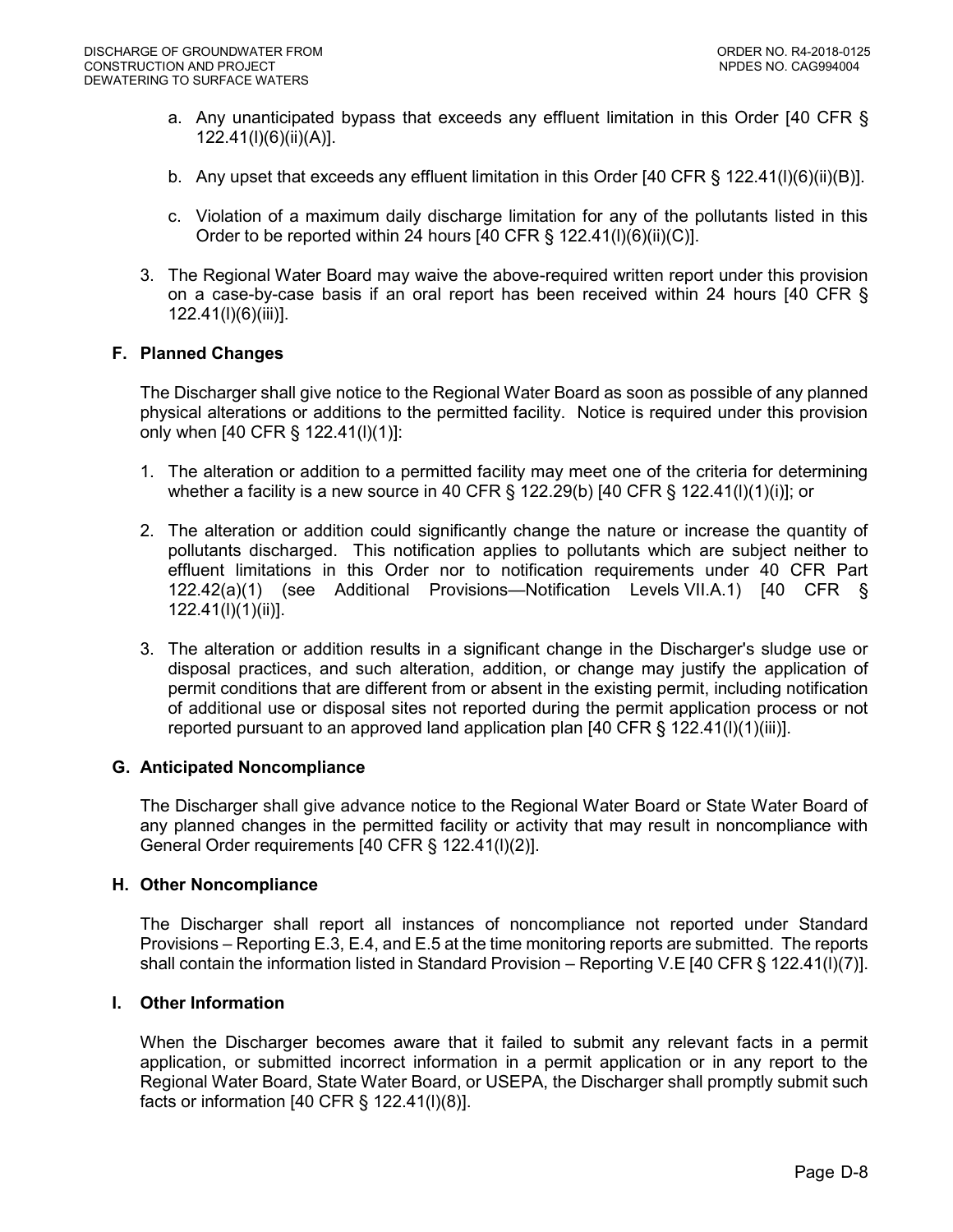## **VI. STANDARD PROVISIONS – ENFORCEMENT**

- A. The Regional Water Board and State Water Board is authorized to enforce the terms of this Order under several provisions of the CWC, including, but not limited to, sections 13268, 13385, 13386, and 13387.
- B. The CWA provides that any person who violates section 301, 302, 306, 307, 308, 318 or 405 of the Act, or any permit condition or limitation implementing any such sections in a permit issued under section 402, or any requirement imposed in a pretreatment program approved under sections 402(a)(3) or 402(b)(8) of the Act, is subject to a civil penalty not to exceed \$25,000 per day for each violation. The CWA provides that any person who negligently violates sections 301, 302, 306, 307, 308, 318, or 405 of the Act, or any condition or limitation implementing any of such sections in a permit issued under section 402 of the Act, or any requirement imposed in a pretreatment program approved under section 402(a)(3) or 402(b)(8) of the Act, is subject to criminal penalties of \$2,500 to \$25,000 per day of violation, or imprisonment of not more than one (1) year, or both. In the case of a second or subsequent conviction for a negligent violation, a person shall be subject to criminal penalties of not more than \$50,000 per day of violation, or by imprisonment of not more than two (2) years, or both. Any person who knowingly violates such sections, or such conditions or limitations is subject to criminal penalties of \$5,000 to \$50,000 per day of violation, or imprisonment for not more than three (3) years, or both. In the case of a second or subsequent conviction for a knowing violation, a person shall be subject to criminal penalties of not more than \$100,000 per day of violation, or imprisonment of not more than six (6) years, or both. Any person who knowingly violates section 301, 302, 303, 306, 307, 308, 318 or 405 of the Act, or any permit condition or limitation implementing any of such sections in a permit issued under section 402 of the Act, and who knows at that time that he thereby places another person in imminent danger of death or serious bodily injury, shall, upon conviction, be subject to a fine of not more than \$250,000 or imprisonment of not more than 15 years, or both. In the case of a second or subsequent conviction for a knowing endangerment violation, a person shall be subject to a fine of not more than \$500,000 or by imprisonment of not more than 30 years, or both. An organization, as defined in section 309(c)(3)(B)(iii) of the CWA, shall, upon conviction of violating the imminent danger provision, be subject to a fine of not more than \$1,000,000 and can be fined up to \$2,000,000 for second or subsequent convictions [40 CFR § 122.41(a)(2)] [CWC 13385 and 13387].
- C. Any person may be assessed an administrative penalty by the Regional Water Board for violating section 301, 302, 306, 307, 308, 318 or 405 of this Act, or any permit condition or limitation implementing any of such sections in a permit issued under section 402 of this Act. Administrative penalties for Class I violations are not to exceed \$10,000 per violation, with the maximum amount of any Class I penalty assessed not to exceed \$25,000. Penalties for Class II violations are not to exceed \$10,000 per day for each day during which the violation continues, with the maximum amount of any Class II penalty not to exceed \$125,000 [40 CFR § 122.41(a)(3)].
- D. The CWA provides that any person who falsifies, tampers with, or knowingly renders inaccurate any monitoring device or method required to be maintained under this permit shall, upon conviction, be punished by a fine of not more than \$10,000, or by imprisonment for not more than 2 years, or both. If a conviction of a person is for a violation committed after a first conviction of such person under this paragraph, punishment is a fine of not more than \$20,000 per day of violation, or by imprisonment of not more than 4 years, or both [40 CFR § 122.41(j)(5)].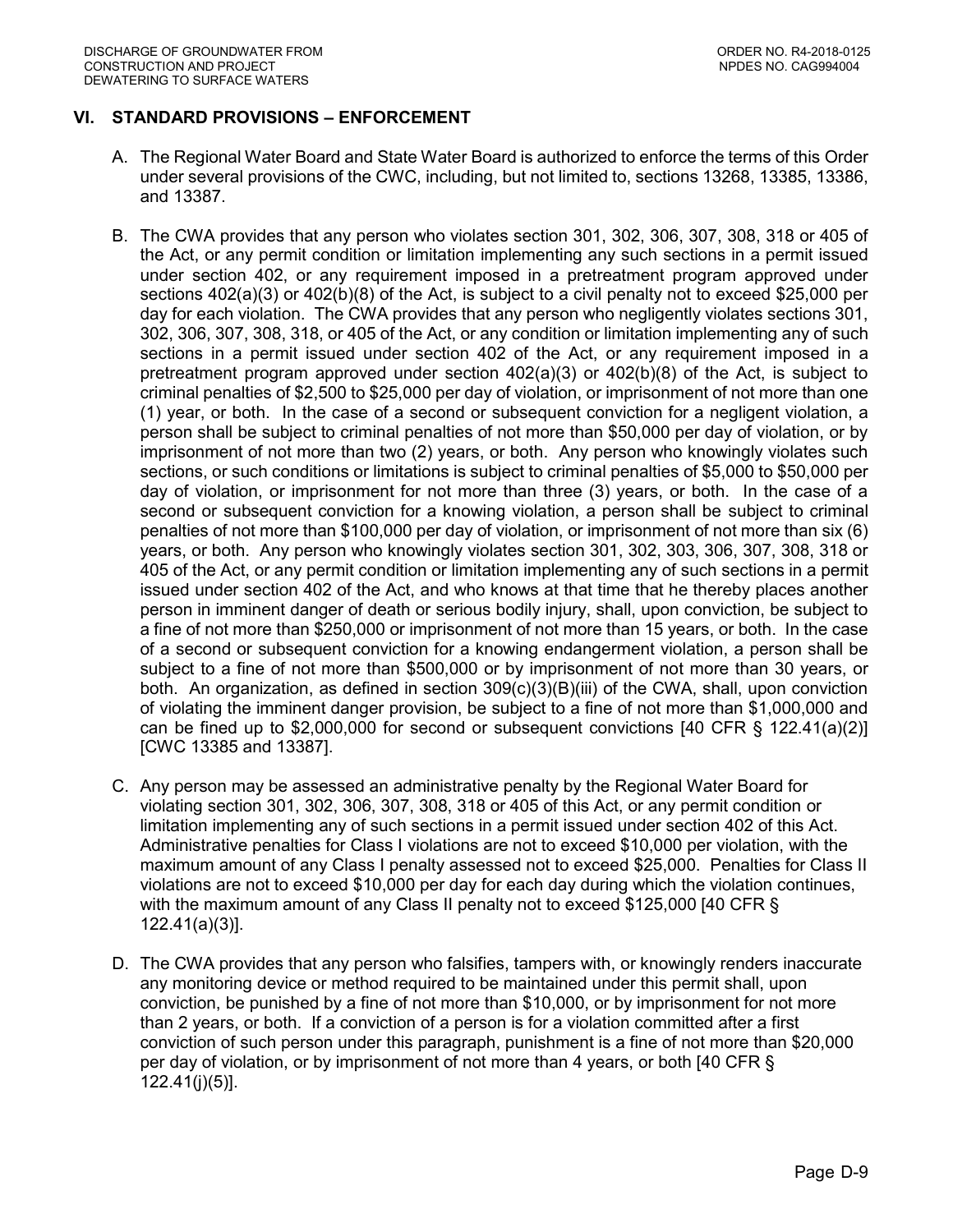E. The CWA provides that any person who knowingly makes any false statement, representation, or certification in any record or other document submitted or required to be maintained under this Order, including monitoring reports or reports of compliance or noncompliance shall, upon conviction, be punished by a fine of not more than \$10,000 per violation, or by imprisonment for not more than six months per violation, or by both [40 CFR § 122.41(k)(2)].

## **VII. ADDITIONAL PROVISIONS – NOTIFICATION LEVELS**

#### **A. Non-Municipal Facilities**

 Existing manufacturing, commercial, mining, and silvicultural dischargers shall notify the Regional Water Board as soon as they know or have reason to believe [40 CFR § 122.42(a)]:

- 1. That any activity has occurred or will occur that would result in the discharge, on a routine or frequent basis, of any toxic pollutant that is not limited in this Order, if that discharge will exceed the highest of the following "notification levels" [40 CFR § 122.42(a)(1)]:
	- a. 100 micrograms per liter (μg/L) [40 CFR § 122.42(a)(1)(i)];
	- b. 200 μg/L for acrolein and acrylonitrile; 500 μg/L for 2,4-dinitrophenol and 2-methyl-4,6-dinitrophenol; and 1 milligram per liter (mg/L) for antimony [40 CFR § 122.42(a)(1)(ii)];
	- c. Five (5) times the maximum concentration value reported for that pollutant in the Report of Waste Discharge [40 CFR § 122.42(a)(1)(iii)]; or
	- d. The level established by the Regional Water Board in accordance with 40 CFR § 122.44(f) [40 CFR § 122.42(a)(1)(iv)].
- 2. That any activity has occurred or will occur that would result in the discharge, on a non-routine or infrequent basis, of any toxic pollutant that is not limited in this Order, if that discharge will exceed the highest of the following "notification levels" [40 CFR § 122.42(a)(2)]:
	- a. 500 micrograms per liter (μg/L) [40 CFR § 122.42(a)(2)(i)];
	- b. 1 milligram per liter (mg/L) for antimony [40 CFR § 122.42(a)(2)(ii)];
	- c. Ten (10) times the maximum concentration value reported for that pollutant in the Report of Waste Discharge [40 CFR § 122.42(a)(2)(iii)]; or
	- d. The level established by the Regional Water Board in accordance with 40 CFR § 122.44(f) [40 CFR § 122.42(a)(2)(iv)].

## **B. Publicly-Owned Treatment Works (POTWs)**

 All POTWs shall provide adequate notice to the Regional Water Board of the following [40 CFR § 122.42(b)]:

 1. Any new introduction of pollutants into the POTW from an indirect discharger that would be subject to sections 301 or 306 of the CWA if it were directly discharging those pollutants [40 CFR § 122.42(b)(1)]; and